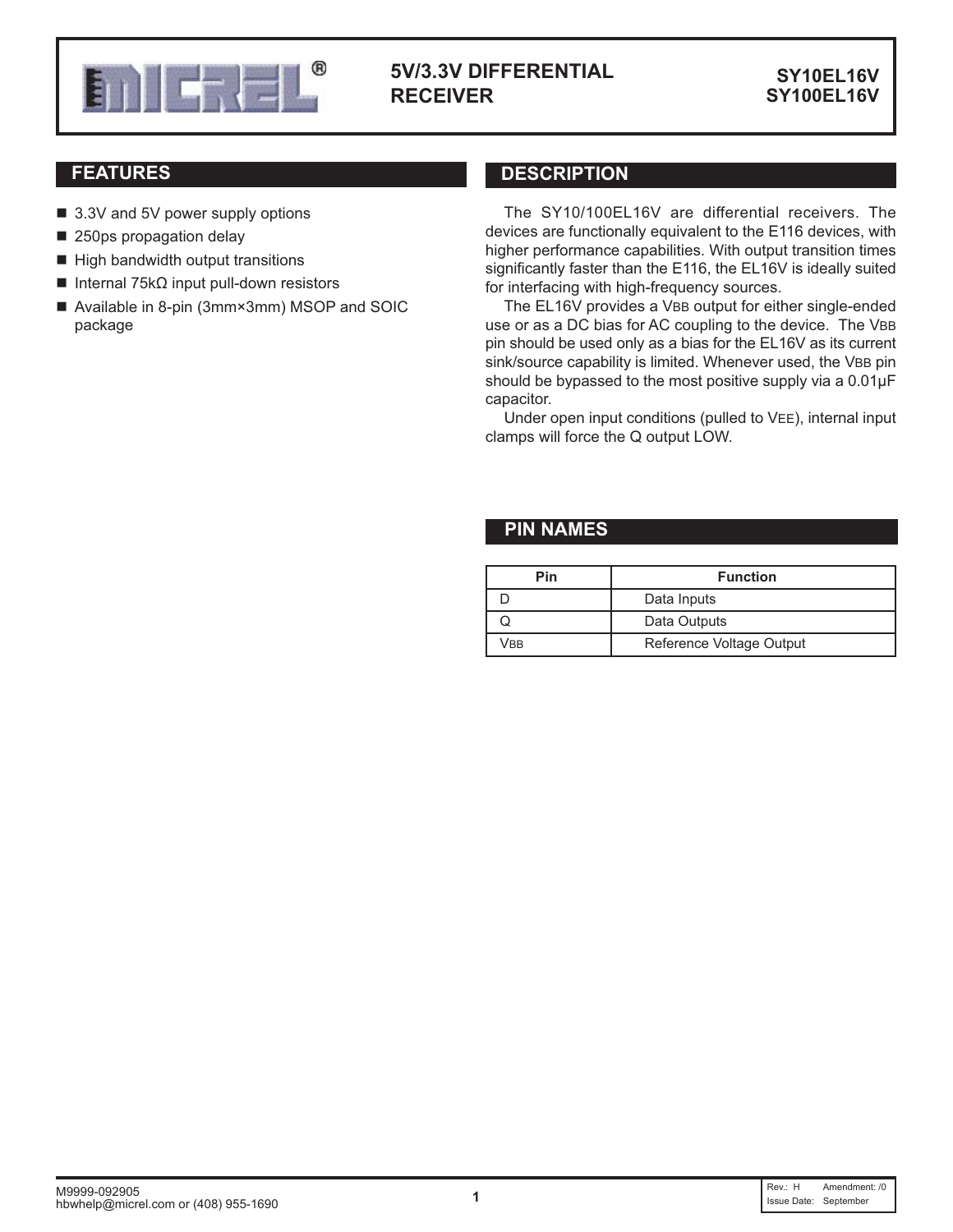# **PACKAGE/ORDERING INFORMATION**



**MSOP and SOIC** 

# **Ordering Information**

| <b>Part Number</b>           | Package<br><b>Type</b> | <b>Operating</b><br>Range | Package<br><b>Marking</b>                 | Lead<br>Finish           |
|------------------------------|------------------------|---------------------------|-------------------------------------------|--------------------------|
| SY10EL16VKC                  | $K8-1$                 | Commercial                | <b>H16V</b>                               | Sn-Pb                    |
| SY10EL16VKCTR(1)             | $K8-1$                 | Commercial                | <b>H16V</b>                               | Sn-Pb                    |
| SY100EL16VKC                 | $K8-1$                 | Commercial                | <b>X16V</b>                               | Sn-Pb                    |
| SY100EL16VKCTR(1)            | $K8-1$                 | Commercial                | <b>X16V</b>                               | Sn-Pb                    |
| SY10EL16VZC                  | $Z8-1$                 | Commercial                | HEL16V                                    | Sn-Pb                    |
| SY10EL16VZCTR(1)             | $Z8-1$                 | Commercial                | HEL16V                                    | Sn-Pb                    |
| SY100EL16VZC                 | $Z8-1$                 | Commercial                | XEL16V                                    | Sn-Pb                    |
| SY100EL16VZCTR(1)            | $Z8-1$                 | Commercial                | XEL16V                                    | Sn-Pb                    |
| SY10EL16VKI                  | K8-1                   | Industrial                | <b>H16V</b>                               | Sn-Pb                    |
| SY10EL16VKITR(1)             | $K8-1$                 | Industrial                | <b>H16V</b>                               | Sn-Pb                    |
| SY100EL16VKI                 | $K8-1$                 | Industrial                | <b>X16V</b>                               | Sn-Pb                    |
| SY100EL16VKITR(1)            | K8-1                   | Industrial                | <b>X16V</b>                               | Sn-Pb                    |
| SY10EL16VZI                  | $Z8-1$                 | Industrial                | HEL16V                                    | Sn-Pb                    |
| SY10EL16VZITR <sup>(1)</sup> | $Z8-1$                 | Industrial                | HEL16V                                    | Sn-Pb                    |
| SY100EL16VZI                 | $Z8-1$                 | Industrial                | XEL16V                                    | Sn-Pb                    |
| SY100EL16VZITR(1)            | $Z8-1$                 | Industrial                | XEL16V                                    | Sn-Pb                    |
| SY10EL16VKG <sup>(2)</sup>   | K8-1                   | Industrial                | H16V with<br>Pb-Free bar-line indicator   | Pb-Free<br><b>NiPdAu</b> |
| SY10EL16VKGTR(1, 2)          | $K8-1$                 | Industrial                | H16V with<br>Pb-Free bar-line indicator   | Pb-Free<br><b>NiPdAu</b> |
| SY100EL16VKG <sup>(2)</sup>  | $K8-1$                 | Industrial                | X16V with<br>Pb-Free bar-line indicator   | Pb-Free<br><b>NiPdAu</b> |
| SY100EL16VKGTR(1, 2)         | $K8-1$                 | Industrial                | X16V with<br>Pb-Free bar-line indicator   | Pb-Free<br><b>NiPdAu</b> |
| SY10EL16VZG <sup>(2)</sup>   | $K8-1$                 | Industrial                | HEL16V with<br>Pb-Free bar-line indicator | Pb-Free<br><b>NiPdAu</b> |
| SY10EL16VZGTR(1, 2)          | K8-1                   | Industrial                | HEL16V with<br>Pb-Free bar-line indicator | Pb-Free<br><b>NiPdAu</b> |
| SY100EL16VZG <sup>(2)</sup>  | $K8-1$                 | Industrial                | XEL16V with<br>Pb-Free bar-line indicator | Pb-Free<br>NiPdAu        |
| SY100EL16VZGTR(1, 2)         | K8-1                   | Industrial                | XEL16V with<br>Pb-Free bar-line indicator | Pb-Free<br>NiPdAu        |

**Notes:**

1. Tape and Reel.

2. NiPdAu Pb-Free package recommended for new designs.

# **PRODUCT/PROCESS INFORMATION**

| Process:    | <b>Bipolar</b>                                           |
|-------------|----------------------------------------------------------|
| ESD Rating: | Per Mil Std. 883 Human Body Model,<br>>1.5kV (all pins). |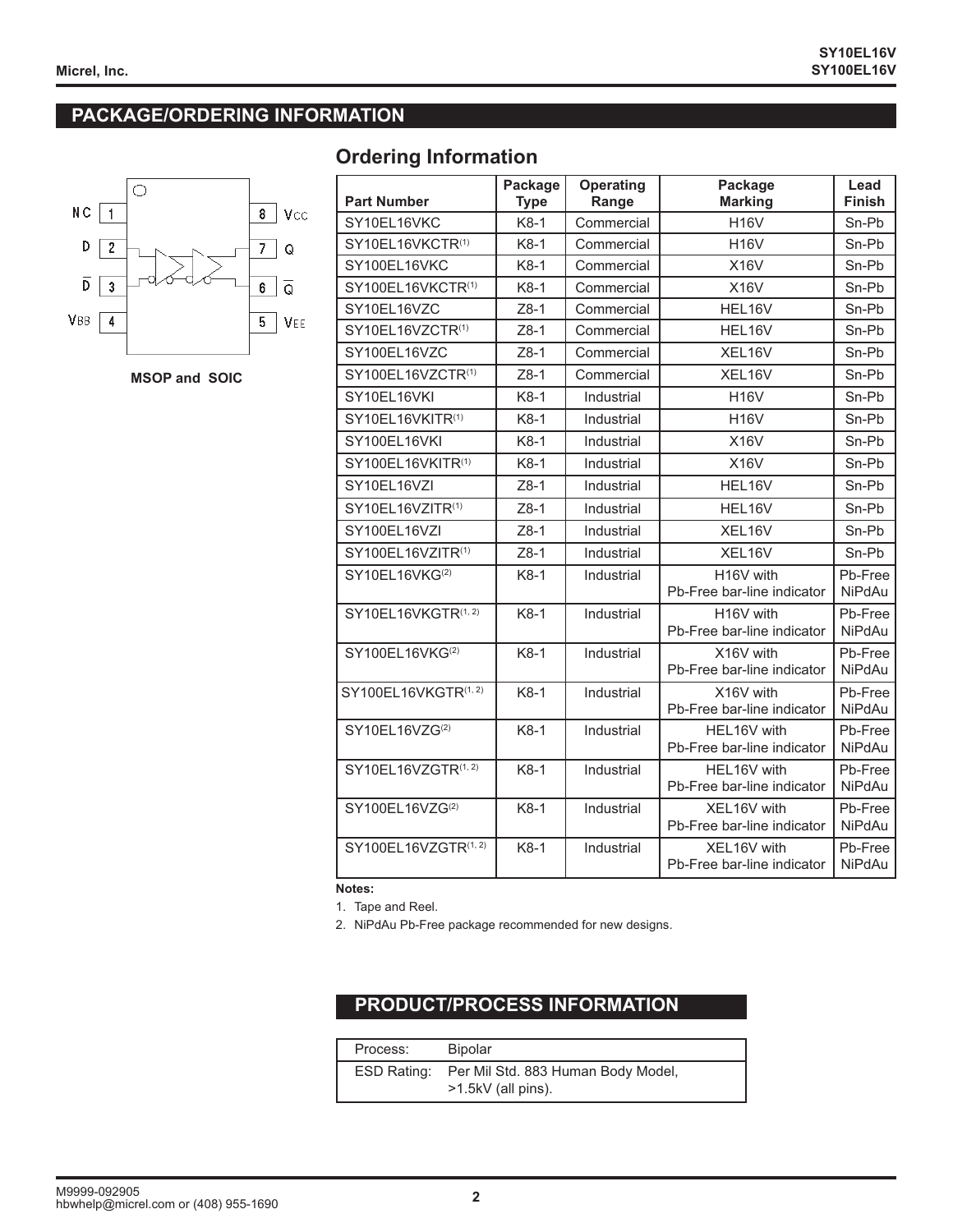# **ABSOLUTE MAXIMUM RATINGS(1)**

| Symbol               | Rating                                                                                                                                                  | Value                      | Unit            |                       |
|----------------------|---------------------------------------------------------------------------------------------------------------------------------------------------------|----------------------------|-----------------|-----------------------|
| $V_{cc}$             | Power Supply Voltage ( $V_{FF} = 0$ )                                                                                                                   |                            | $+6.0$ to 0     | V                     |
| $V_{EE}$             | Power Supply Voltage ( $V_{cc}$ = 0)                                                                                                                    | $-6.0$ to 0                | V               |                       |
| $V_{\text{IN}}$      | Input Voltage ( $V_{cc}$ = 0V, $V_{in}$ not more negative than $V_{EF}$ )<br>Input Voltage ( $V_{EE} = 0V$ , $V_{IN}$ not more positive than $V_{CC}$ ) | $-6.0$ to 0<br>$+6.0$ to 0 | V               |                       |
| $I_{OUT}$            | <b>Output Current</b>                                                                                                                                   | $-$ Continuous<br>-Surge   | 50<br>100       | mA                    |
| $T_A$                | <b>Operating Temperature Range</b>                                                                                                                      |                            | $-40$ to $+85$  | $^{\circ}C$           |
| $T_{\text{store}}$   | Storage Temperature Range                                                                                                                               |                            | $-65$ to $+150$ | $^{\circ}C$           |
| $\theta_{JA}$        | Thermal Resistance (Junction-to-Ambient)                                                                                                                | -Still Air<br>$-500$ fpm   | 160<br>109      | $\degree$ C/W<br>°C/W |
| $\theta_{\text{JC}}$ | Thermal Resistance (Junction-to-Case)                                                                                                                   |                            | 39              | $\degree$ C/W         |
| <b>ESD</b>           | Mil Std. 883 Human Body Model, All Pins                                                                                                                 |                            | >1.5k           | V                     |

#### **Notes:**

1. Permanent device damage may occur if absolute maximum ratings are exceeded. This is a stress rating only and functional operation is not implied at conditions other than those detailed in the operational sections of this data sheet. Exposure to absolute maximum ratlng conditions for extended periods may affect device reliability.

# **DC ELECTRICAL CHARACTERISTICS(1, 2)**

#### $VEE = VEE$  (Min.) to  $VEE$  (Max.);  $VCC = GND$

|            |                         |         | $Ta = -40°C$ |         |                  | $TA = 0^{\circ}C$ |         |         | $TA = +25^{\circ}C$ |         |         | $TA = +85^{\circ}C$ |         |      |  |
|------------|-------------------------|---------|--------------|---------|------------------|-------------------|---------|---------|---------------------|---------|---------|---------------------|---------|------|--|
| Symbol     | <b>Parameter</b>        | Min.    | Typ.         | Max.    | Min.             | Typ.              | Max.    | Min.    | Typ.                | Max.    | Min.    | Typ.                | Max.    | Unit |  |
| <b>IEE</b> | Power Supply Current    |         |              |         |                  |                   |         |         |                     |         |         |                     |         | mA   |  |
|            | 10EL                    |         | 18           | 22      | 9                | 18                | 22      | 9       | 18                  | 22      | 9       | 18                  | 22      |      |  |
|            | 100EL                   |         | 18           | 22      | 9                | 18                | 22      | 9       | 18                  | 22      | 9       | 21                  | 26      |      |  |
| <b>VBB</b> | <b>Output Reference</b> |         |              |         |                  |                   |         |         |                     |         |         |                     |         | V    |  |
|            | 10EL<br>Voltage         | $-1.43$ |              | $-1.30$ | l –1.38          |                   | $-1.27$ | $-1.35$ |                     | $-1.25$ | $-1.31$ |                     | $-1.19$ |      |  |
|            | 100EL                   | $-1.38$ |              |         | $-1.26$ $ -1.38$ |                   | $-1.26$ | $-1.38$ |                     | $-1.26$ | $-1.38$ |                     | $-1.26$ |      |  |
| <b>IIH</b> | Input HIGH Current      |         |              | 150     |                  |                   | 150     |         |                     | 150     |         |                     | 150     | μA   |  |

#### **Notes:**

1. Parametric values specified at: 10/100EL16V Series: -3.0V to -5.5V.

2. specification for packaged product only.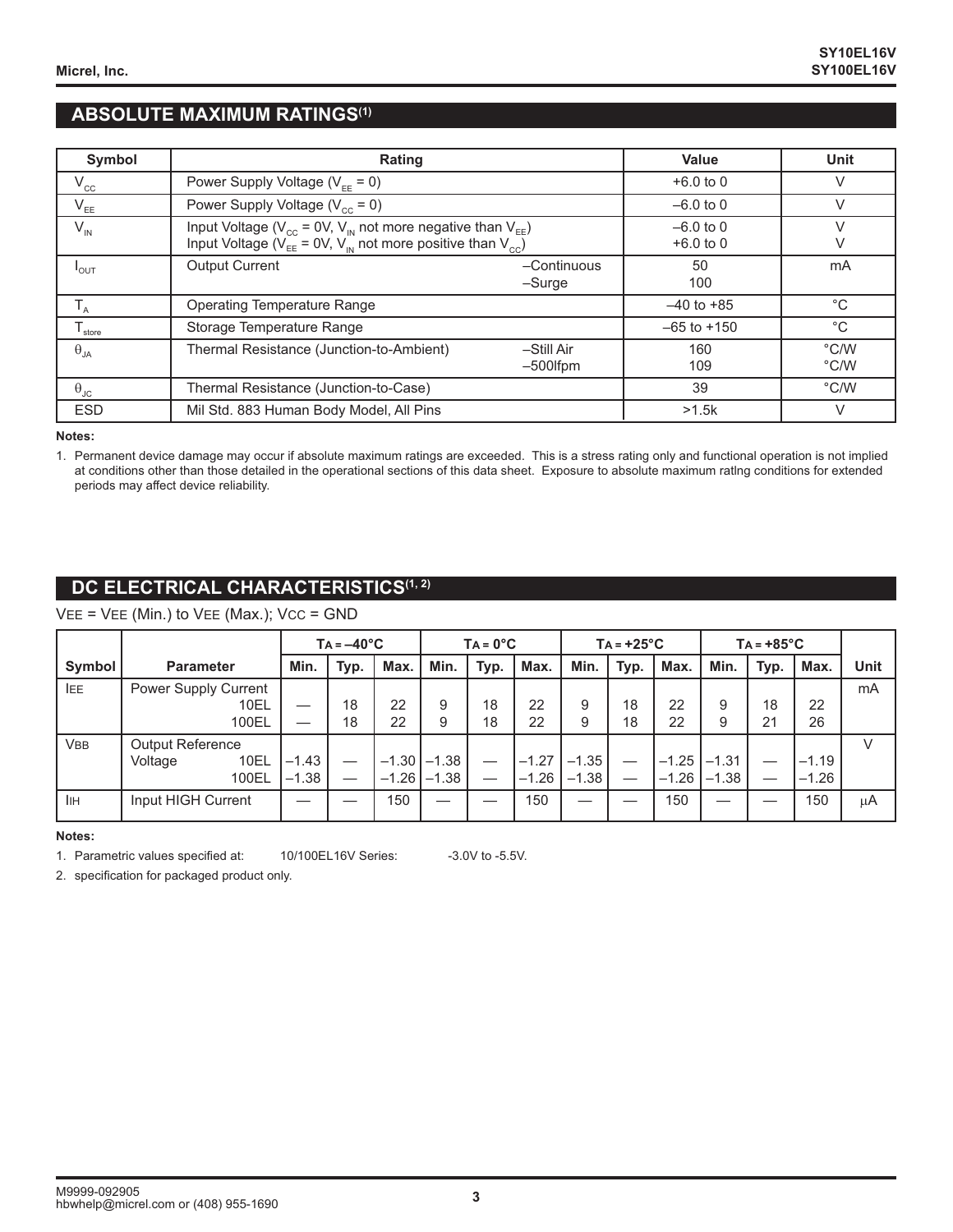# **AC ELECTRICAL CHARACTERISTICS(1)**

 $VEE = VEE$  (Min.) to  $VEE$  (Max.);  $VCC = GND$ 

|                                      |                                                       | $Ta = -40°C$           |           |            | $TA = 0^{\circ}C$ |            |            |            | $TA = +25^{\circ}C$ |            | $TA = +85^{\circ}C$ |            |            |            |             |
|--------------------------------------|-------------------------------------------------------|------------------------|-----------|------------|-------------------|------------|------------|------------|---------------------|------------|---------------------|------------|------------|------------|-------------|
| Symbol                               | <b>Parameter</b>                                      |                        | Min.      | Typ.       | Max.              | Min.       | Typ.       | Max.       | Min.                | Typ.       | Max.                | Min.       | Typ.       | Max.       | <b>Unit</b> |
| t <sub>PLH</sub><br>t <sub>PHL</sub> | Propagation Delay to<br>Output                        | $D$ (Diff)<br>$D$ (SE) | 125<br>75 | 250<br>250 | 375<br>425        | 175<br>125 | 250<br>250 | 325<br>375 | 175<br>125          | 250<br>250 | 325<br>375          | 205<br>155 | 280<br>280 | 355<br>405 | ps          |
| tskew                                | Duty Cycle Skew <sup>(2)</sup> (Diff)                 |                        | -         | 5          |                   |            | 5          | 20         | —                   | 5          | 20                  |            | 5          | 20         | ps          |
| <b>V<sub>PP</sub></b>                | Minimum Input Swing <sup>(3)</sup>                    |                        | 150       |            |                   | 150        |            |            | 150                 |            |                     | 150        |            |            | mV          |
| <b>VCMR</b>                          | Common Mode Range <sup>(4)</sup>                      |                        | $-1.3$    |            | $-0.4$            | $-1.4$     |            | $-0.4$     | $-1.4$              |            | $-0.4$              | $-1.4$     |            | $-0.4$     | $\vee$      |
| tr<br>tf                             | Output Rise/Fall Times Q<br>$(20\% \text{ to } 80\%)$ |                        | 100       | 225        | 350               | 100        | 225        | 350        | 100                 | 225        | 350                 | 100        | 225        | 350        | ps          |

#### **Notes:**

1. Parametric values specified at: 10/100EL16V Series: -3.0V to -5.5V.

2. Duty cycle skew is the difference between a  $t_{PLH}$  and  $t_{PHL}$  propagation delay through a device.

3. Minimum input swing for which AC parameters are guaranteed. The device has a DC gain of ≈40.

4. The CMR range is referenced to the most positive side of the differential input signal. Normal operation is obtained if the HIGH level falls within the specified range and the peak-to-peak voltage lies between V<sub>PP</sub> min. and 1V. The lower end of the CMR range varies 1:1 with V<sub>EE.</sub> The numbers in the spec table assume a nominal V $_{\sf{EE}}$  = –3.3V. Note for PECL operation, the V $_{\sf CMR}$  (min) will be fixed at 3.3V – |V $_{\sf CMR}$  (min)|.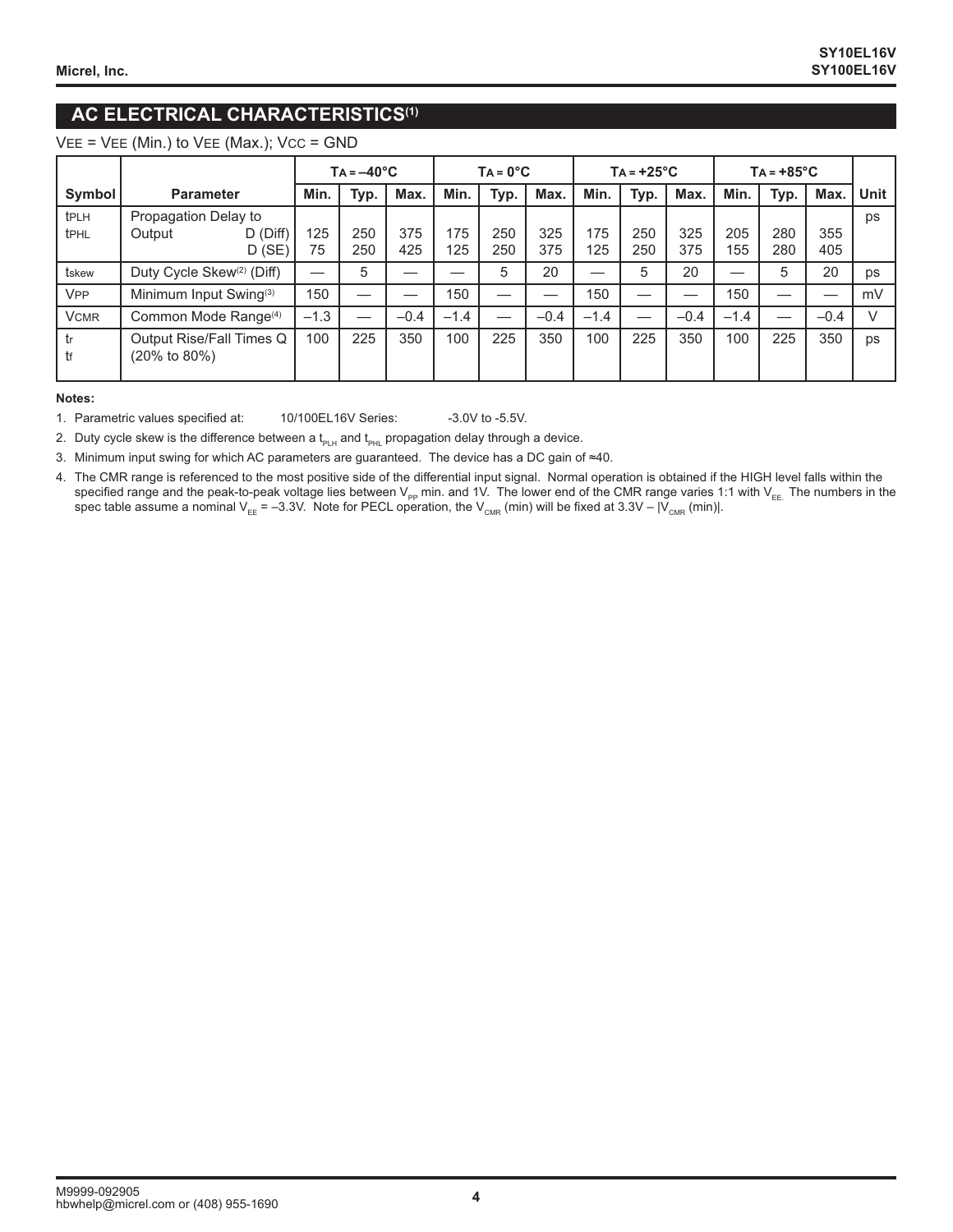# **8 LEAD MSOP (K8-1)**



#### **Package Notes:**

Note 1. Package meets Level 1 moisture sensitivity.